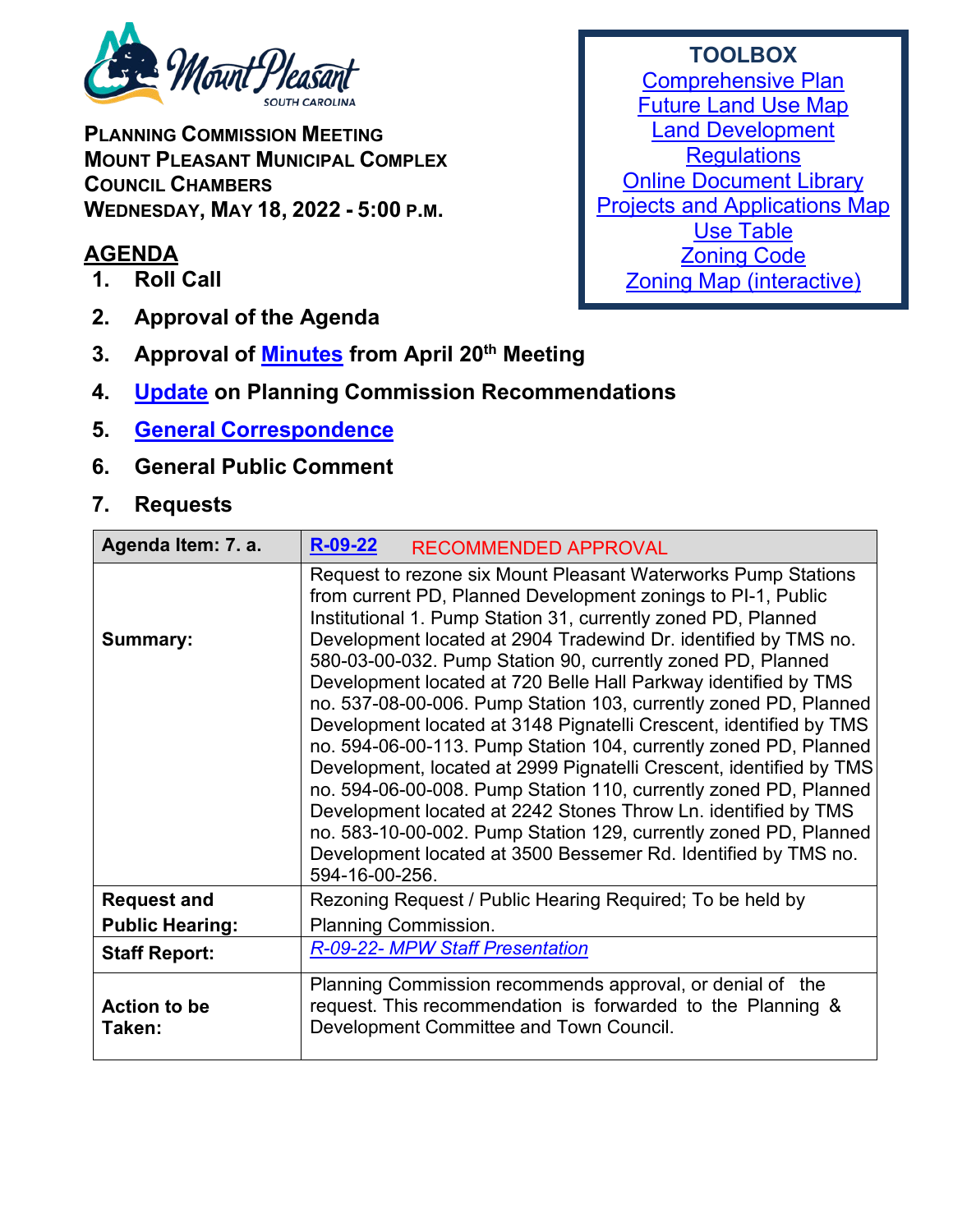| Agenda Item: 7. b.            | $R-10-22$<br><b>RECOMMENDED APPROVAL</b>                                                                                                                                                                                                                                                                        |
|-------------------------------|-----------------------------------------------------------------------------------------------------------------------------------------------------------------------------------------------------------------------------------------------------------------------------------------------------------------|
| Summary:                      | Request to rezone from NC, Neighborhood Commercial District, to<br>R-4, Medium-Density Residential District, a 0.13-acre parcel located<br>at 110 Pitt St. in the OV-HD; Old Village Historic District Overlay,<br>with no request to be removed from that designation. Identified by<br>TMS No. 532-01-00-088. |
| <b>Request and</b>            | Rezoning Request / Public Hearing Required; To be held by                                                                                                                                                                                                                                                       |
| <b>Public Hearing:</b>        | Planning Commission.                                                                                                                                                                                                                                                                                            |
| <b>Staff Report:</b>          | R-10-22-110 Pitt St. Staff Presentation                                                                                                                                                                                                                                                                         |
| <b>Action to be</b><br>Taken: | Planning Commission recommends approval, or denial of the<br>request. This recommendation is forwarded to the Planning &<br>Development Committee and Town Council.                                                                                                                                             |

| Agenda Item: 7. c.            | $R-11-22$<br><b>RECOMMENDED DENIAL</b>                                                                                                                                                                                                                                                                                                                                              |
|-------------------------------|-------------------------------------------------------------------------------------------------------------------------------------------------------------------------------------------------------------------------------------------------------------------------------------------------------------------------------------------------------------------------------------|
| Summary:                      | Request to rezone two adjoining parcels from LO, Limited Office to<br>NC, Neighborhood Commercial District. Located at 763 and 767<br>Long Point Rd. identified by TMS nos. 556-00-00-364 and 556-00-<br>00363, parcels are 0.64-acres in aggregate. Parcels are located<br>within the HC-OD; Joint Town/County Highway Corridor Overlay<br>District with no request to be removed. |
| <b>Request and</b>            | Rezoning Request / Public Hearing Required; To be held by                                                                                                                                                                                                                                                                                                                           |
| <b>Public Hearing:</b>        | <b>Planning Commission.</b>                                                                                                                                                                                                                                                                                                                                                         |
| <b>Staff Report:</b>          | R-11-22-763/767 Long Point Rd. Staff Presentation                                                                                                                                                                                                                                                                                                                                   |
| <b>Action to be</b><br>Taken: | Planning Commission recommends approval, or denial of the<br>request. This recommendation is forwarded to the Planning &<br>Development Committee and Town Council.                                                                                                                                                                                                                 |

| Agenda Item: 7. d.            | $R-12-22$<br><b>RECOMMENDED DENIAL</b>                                                                                                                                      |
|-------------------------------|-----------------------------------------------------------------------------------------------------------------------------------------------------------------------------|
| <b>Summary:</b>               | Request to rezone from AB, Areawide Business to AB-2, Areawide<br>Business 2. A vacant .50-acre parcel located at 1116 Graddick Rd.<br>Identified by TMS No. 559-00-00-002. |
| <b>Request and</b>            | Rezoning Request / Public Hearing Required; To be held by                                                                                                                   |
| <b>Public Hearing:</b>        | <b>Planning Commission.</b>                                                                                                                                                 |
| <b>Staff Report:</b>          | R-12-22-1116 Graddick Rd. Staff Presentation                                                                                                                                |
| <b>Action to be</b><br>Taken: | Planning Commission recommends approval, or denial of the<br>request. This recommendation is forwarded to the Planning &<br>Development Committee and Town Council.         |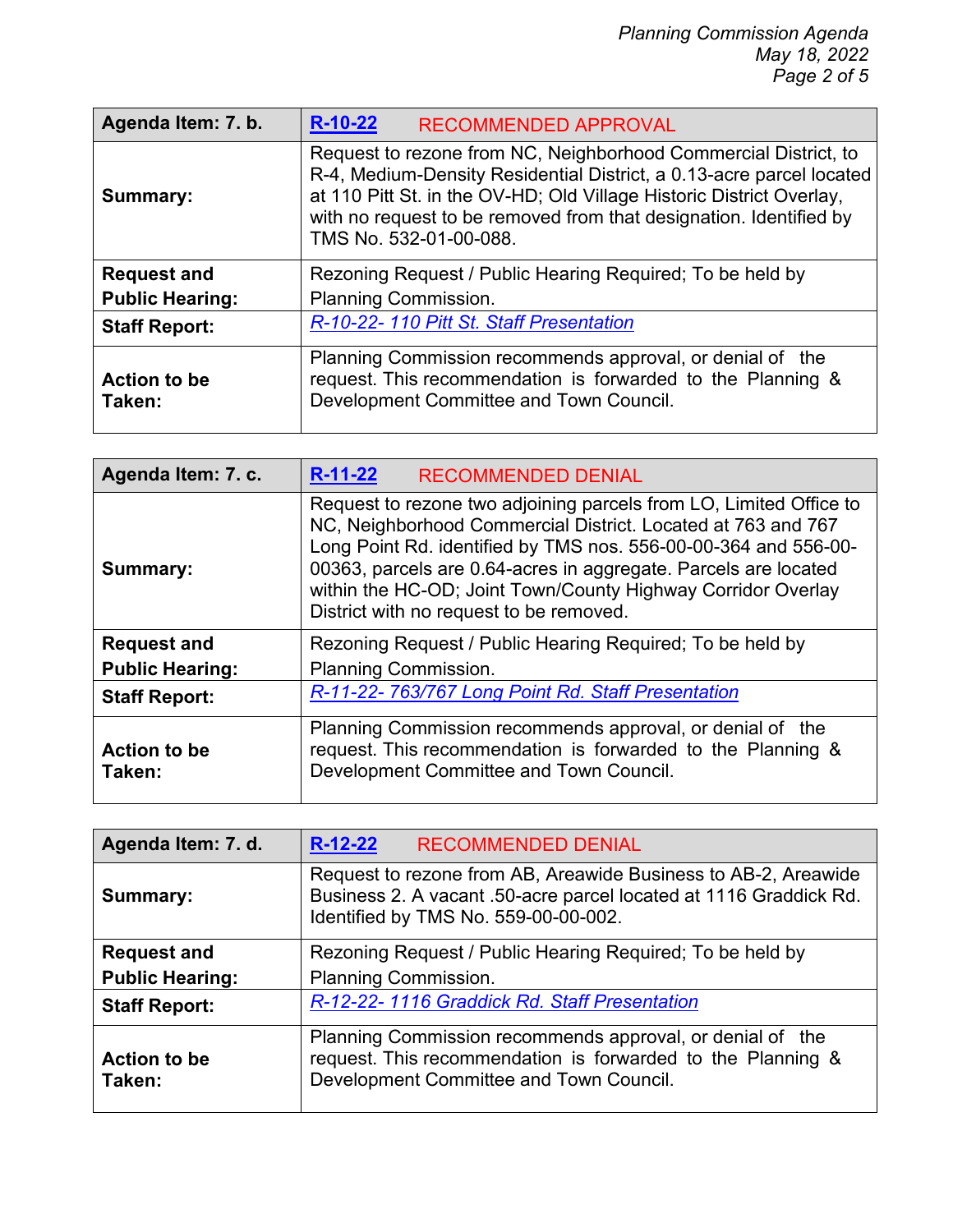| Agenda Item: 7. e.            | <b>RECOMMENDED DENIAL</b><br>$R-13-22$                                                                                                                                                                                                                                                                                                                                                                                                                                                        |
|-------------------------------|-----------------------------------------------------------------------------------------------------------------------------------------------------------------------------------------------------------------------------------------------------------------------------------------------------------------------------------------------------------------------------------------------------------------------------------------------------------------------------------------------|
| Summary:                      | Request to rezone a 4.0-acre grouping of parcels to R-3 Medium<br>Density Residential. Property located at 1156 Russell Dr. identified<br>by TMS no. 532-03-00-022 is currently zoned R-1 Low Density<br>Residential, requesting to rezone to R-3 Medium Density<br>Residential. Parcels identified by TMS nos. 532-03-00-031, 532-03-<br>00-030, 532-03-00-107 all currently zoned R-2 Low Density<br>Residential District requesting rezoning to R-3 Medium Density<br>Residential as well. |
| <b>Request and</b>            | Rezoning Request / Public Hearing Required; To be held by                                                                                                                                                                                                                                                                                                                                                                                                                                     |
| <b>Public Hearing:</b>        | <b>Planning Commission.</b>                                                                                                                                                                                                                                                                                                                                                                                                                                                                   |
| <b>Staff Report:</b>          | R-13-22-1156 Russell Dr. Staff Presentation                                                                                                                                                                                                                                                                                                                                                                                                                                                   |
| <b>Action to be</b><br>Taken: | Planning Commission recommends approval, or denial of the<br>request. This recommendation is forwarded to the Planning &<br>Development Committee and Town Council.                                                                                                                                                                                                                                                                                                                           |

| Agenda Item: 7. f.            | <b>RECOMMENDED DENIAL</b><br>$R-14-22$                                                                                                                                                                                                                                   |
|-------------------------------|--------------------------------------------------------------------------------------------------------------------------------------------------------------------------------------------------------------------------------------------------------------------------|
| Summary:                      | Request to Annex and zone R-2 Low Density Residential, property<br>located at 1110 Chuck Dawley. Identified by TMS no. 532-04-00-004<br>the 2.79-acre parcel is partially unincorporated with remaining<br>portion currently Zoned NC, Neighborhood Commercial District. |
| <b>Request and</b>            | Rezoning Request / Public Hearing Required; To be held by                                                                                                                                                                                                                |
| <b>Public Hearing:</b>        | Planning Commission.                                                                                                                                                                                                                                                     |
| <b>Staff Report:</b>          | R-14-22-1110 Chuck Dawley- Staff Presentation                                                                                                                                                                                                                            |
| <b>Action to be</b><br>Taken: | Planning Commission recommends approval, or denial of the<br>request. This recommendation is forwarded to the Planning &<br>Development Committee and Town Council.                                                                                                      |

| Agenda Item: 7. q.                | R-15-22 | <b>WITHDRAWN BY APPLICANT</b>                                                                                                                                                                                           |
|-----------------------------------|---------|-------------------------------------------------------------------------------------------------------------------------------------------------------------------------------------------------------------------------|
|                                   |         | <b>Correspondence</b>                                                                                                                                                                                                   |
| Summary:                          |         | Request to rezone R-4, Medium Density Residential District an<br>approximately 0.26-acre parcel, located at 506 Live Oak Dr.<br>Identified by TMS No. 517-16-00-052. Parcel is currently zoned AB,<br>Areawide Business |
| <b>Request and</b>                |         | Rezoning Request / Public Hearing Required; To be held by                                                                                                                                                               |
| <b>Public Hearing:</b>            |         | <b>Planning Commission.</b>                                                                                                                                                                                             |
| <b>Staff Report:</b>              |         | To be added on or before Wednesday, May 11 <sup>th</sup>                                                                                                                                                                |
| Action to be<br><del>Taken:</del> |         | Planning Commission recommends approval, or denial of the<br>request. This recommendation is forwarded to the Planning &<br>Development Committee and Town Council.                                                     |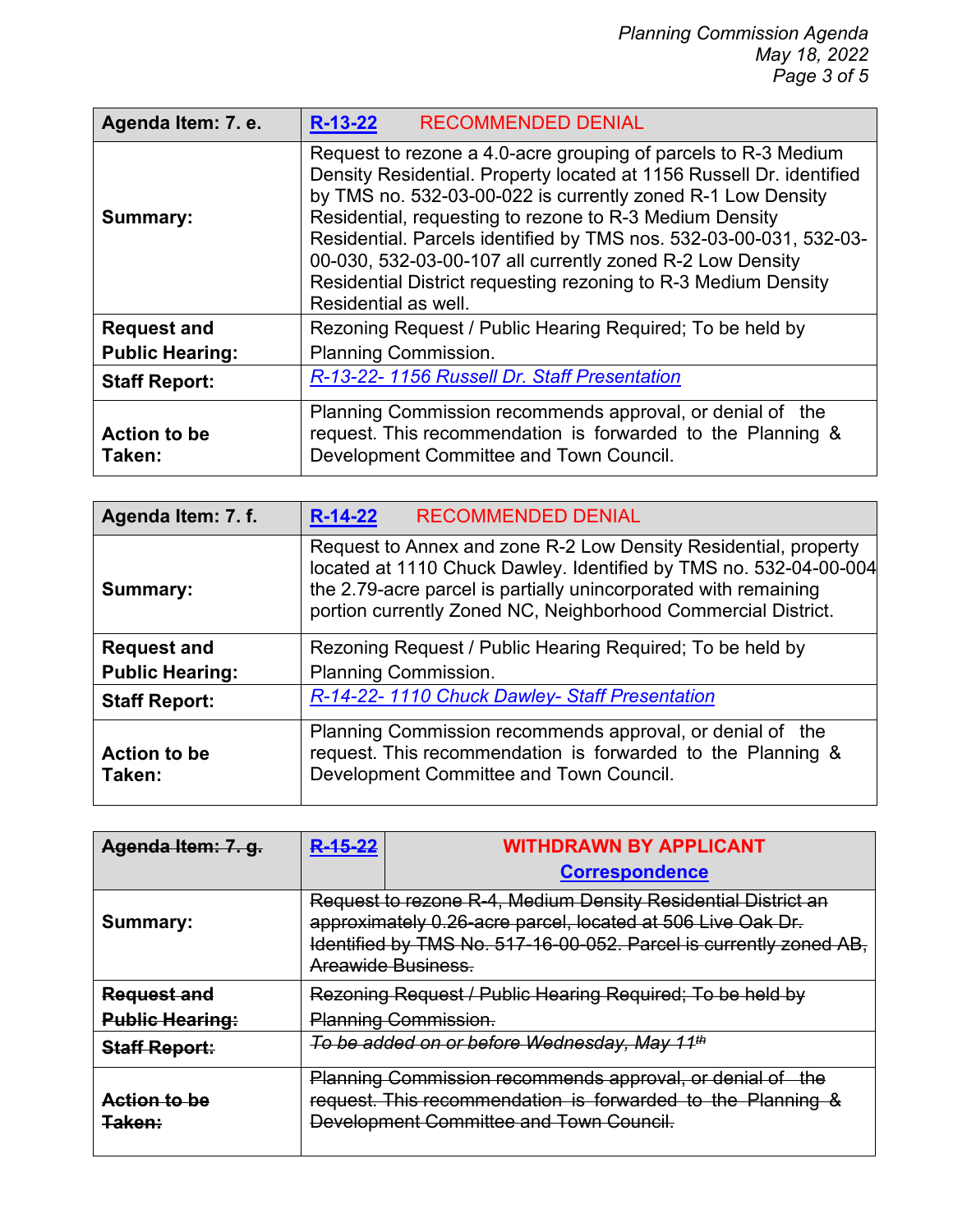| Agenda Item: 7. h.            | <b>Text Amendment</b><br><b>RECOMMENDED DENIAL</b>                                                                                                                                                                                                                                                                                                              |
|-------------------------------|-----------------------------------------------------------------------------------------------------------------------------------------------------------------------------------------------------------------------------------------------------------------------------------------------------------------------------------------------------------------|
| <b>Summary:</b>               | Proposal to amend Sections 156.340 - 156.345 of Chapter 156,<br>Zoning Code, of the Mount Pleasant Code of Ordinances, pertaining<br>to Short Term Rentals. Proposed is to amend the entire ordinance to<br>clean up outdated language, and to the clarify language related to<br>the cap and how it is administered based on those already operating<br>a STR. |
| <b>Request and</b>            | Text Amendment / Public Hearing Required; To be held by                                                                                                                                                                                                                                                                                                         |
| <b>Public Hearing:</b>        | <b>Planning Commission.</b>                                                                                                                                                                                                                                                                                                                                     |
| <b>Staff Report:</b>          | <b>STR Amendment- Draft Text</b><br><b>STR Staff Presentation</b>                                                                                                                                                                                                                                                                                               |
| <b>Action to be</b><br>Taken: | Planning Commission recommends approval, approval with<br>modifications, or denial of the request. This recommendation is<br>forwarded to the Planning & Development Committee and Town<br>Council.                                                                                                                                                             |

| Agenda Item: 7. i.            | <b>SP-04-22</b><br><b>RECOMMENDED APPROVAL</b>                                                                                                                                                                                                                 |
|-------------------------------|----------------------------------------------------------------------------------------------------------------------------------------------------------------------------------------------------------------------------------------------------------------|
| Summary:                      | Proposal for Sketch Plan approval for a subdivision to create nine<br>lots on property zoned R-1, Low Density Residential District.<br>Property is located on Hale Road, consists of approximately 5.41-<br>acres, and is identified by TMS No. 560-12-00-070. |
| <b>Request and</b>            | Sketch Plan / Public Hearing not Required                                                                                                                                                                                                                      |
| <b>Public Hearing:</b>        |                                                                                                                                                                                                                                                                |
| <b>Staff Report:</b>          | 0 Hale Rd. Sketch Plan-Staff Report                                                                                                                                                                                                                            |
| <b>Action to be</b><br>Taken: | Planning Commission approves, approves with conditions, or denies<br>the request.                                                                                                                                                                              |

| Agenda Item: 7. j.            | <b>SP-06-22</b><br><b>RECOMMENDED APPROVAL</b>                                                                                                                                                           |
|-------------------------------|----------------------------------------------------------------------------------------------------------------------------------------------------------------------------------------------------------|
| Summary:                      | Proposal for Sketch plan approval for a subdivision of 1433 Hale Rd.<br>a 2.0-acre parcel identified by TMS No. 560-12-00-053. Requested<br>is to create a total of 3 R-1, Low Density Residential lots. |
| <b>Request and</b>            | Sketch Plan / Public Hearing not Required                                                                                                                                                                |
| <b>Public Hearing:</b>        |                                                                                                                                                                                                          |
| <b>Staff Report:</b>          | 1433 Hale Rd. Sketch Plan-Staff Report                                                                                                                                                                   |
| <b>Action to be</b><br>Taken: | Planning Commission approves, approves with conditions, or denies<br>the request.                                                                                                                        |